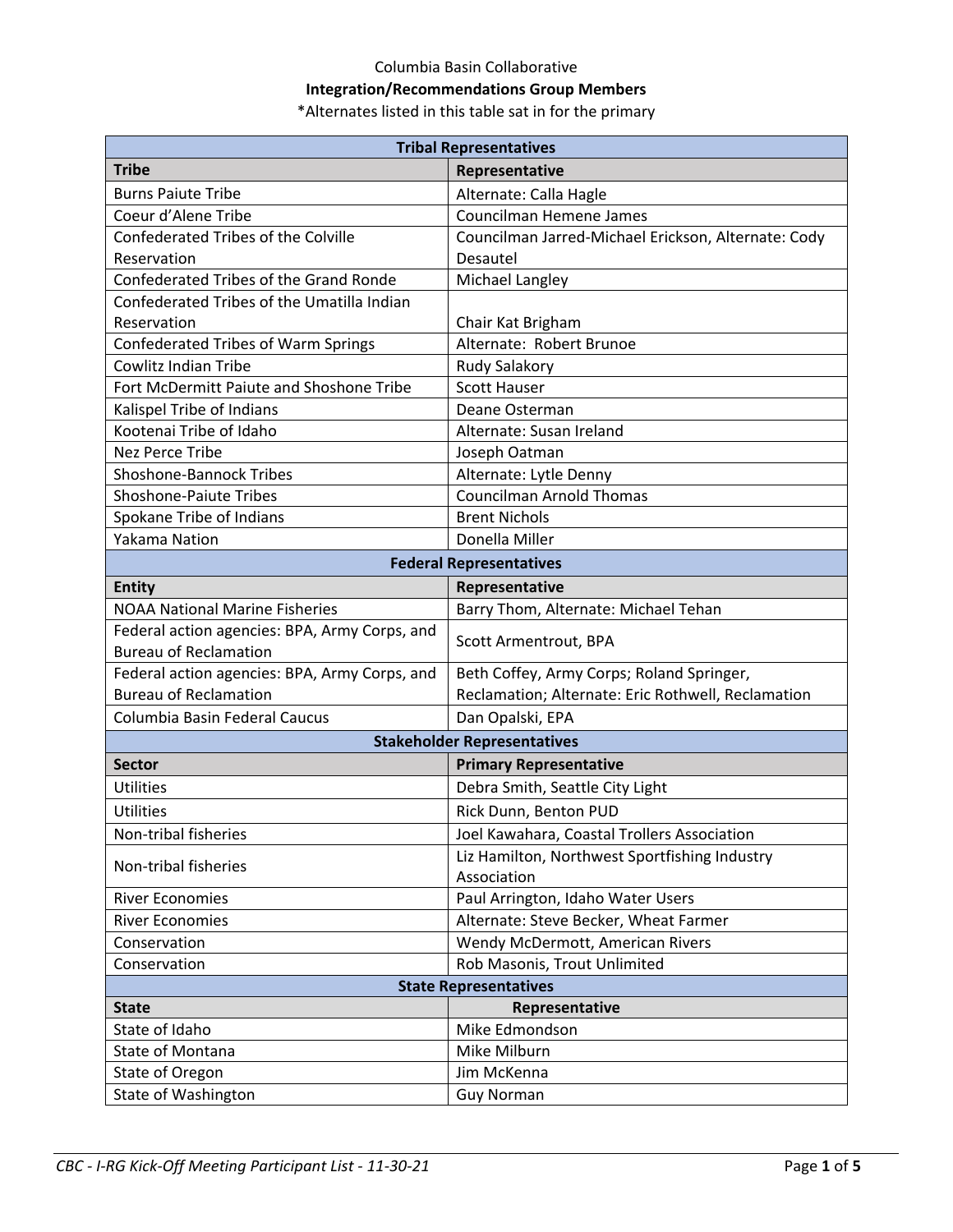## **Attendees and I/RG Alternates**

*Alphabetically by last name*

- 1. Michelle Adams, Temco
- 2. Gary Aitken Jr., Kootenai tribe of Idaho
- 3. Jeffery Allen, Northwest Power and Conservation Council
- 4. Violeta Alvarez, Kearns & West
- 5. Michael Anderson, Interested Party
- 6. Eli Asher, Cowlitz Indian Tribe
- 7. Adrienne Averett, Oregon Department of Fish and Wildlife
- 8. Mark Bagdovitz, U.S. Fish and Wildlife Service
- 9. David Bain, Orca Conservancy
- 10. Casey Baldwin, Confederated Tribes of the Colville Reservation
- 11. Brandon Barnett, Michael Torrey Associates
- 12. Brian Bellgraph, Pacific Northwest National Laboratory
- 13. Kerry Berg, Montana
- 14. Daniel Bertram, Idaho Governor's Office of Species Conservation
- 15. William Bosch, Yakama Nation, Fisheries
- 16. Tracy Bowerman, Upper Columbia Salmon Recovery Board
- 17. Ed Bowles, Oregon Department of Fish and Wildlife
- 18. Anna Brady, Confederated Tribes of the Colville Reservation
- 19. Brian Brooks, Idaho Wildlife Federation
- 20. Laura Brown, Washington Department of Fish and Wildlife
- 21. Robert Brunoe, Confederated Tribes of Warm Springs
- 22. Jim Byrne, Trout Unlimited
- 23. Kathleen Callaghy, Defenders of Wildlife
- 24. Crystal Callahan, McClure Center for Public Policy Research
- 25. Martha Campos, Save Our Wild Salmon Coalition
- 26. Keith Carlson, Idaho Sportsman
- 27. Cynthia Carlstad, Northwest Hydraulic Consultants
- 28. Christopher Cleveland, Shoshone-Paiute Tribe
- 29. Peter Cogswell, Bonneville Power Administration
- 30. Chad Colter, Shoshone-Bannock Tribes
- 31. Terrence Conlon, US Geological Survey
- 32. J.R. Cook, Northeast Oregon Water Association
- 33. Ryan Couch, NOAA Fisheries
- 34. Dan Coyne, Coyne, Jesernig, LLC
- 35. Mitchell Cutter, Idaho Conservation League
- 36. Ariella Dahlin, Kearns & West
- 37. Dennis Daw, Upper Snake River Tribes Foundation
- 38. Brad DeFrees, NOAA Fisheries
- 39. Lytle Denny, Shoshone-Bannock Tribes
- 40. Patricia Dornbusch, NOAA Fisheries
- 41. Tim Dykstra, U.S. Army Corps of Engineers
- 42. Urban Eberhart, Kittitas Reclamation District
- 43. Rick Eichstaedt, Coeur d' Alene Tribe
- 44. Jason Eisdorfer, For Water Foundation
- 45. Ben Enticknap, Oceana
- 46. Kira Finkler, Trout Unlimited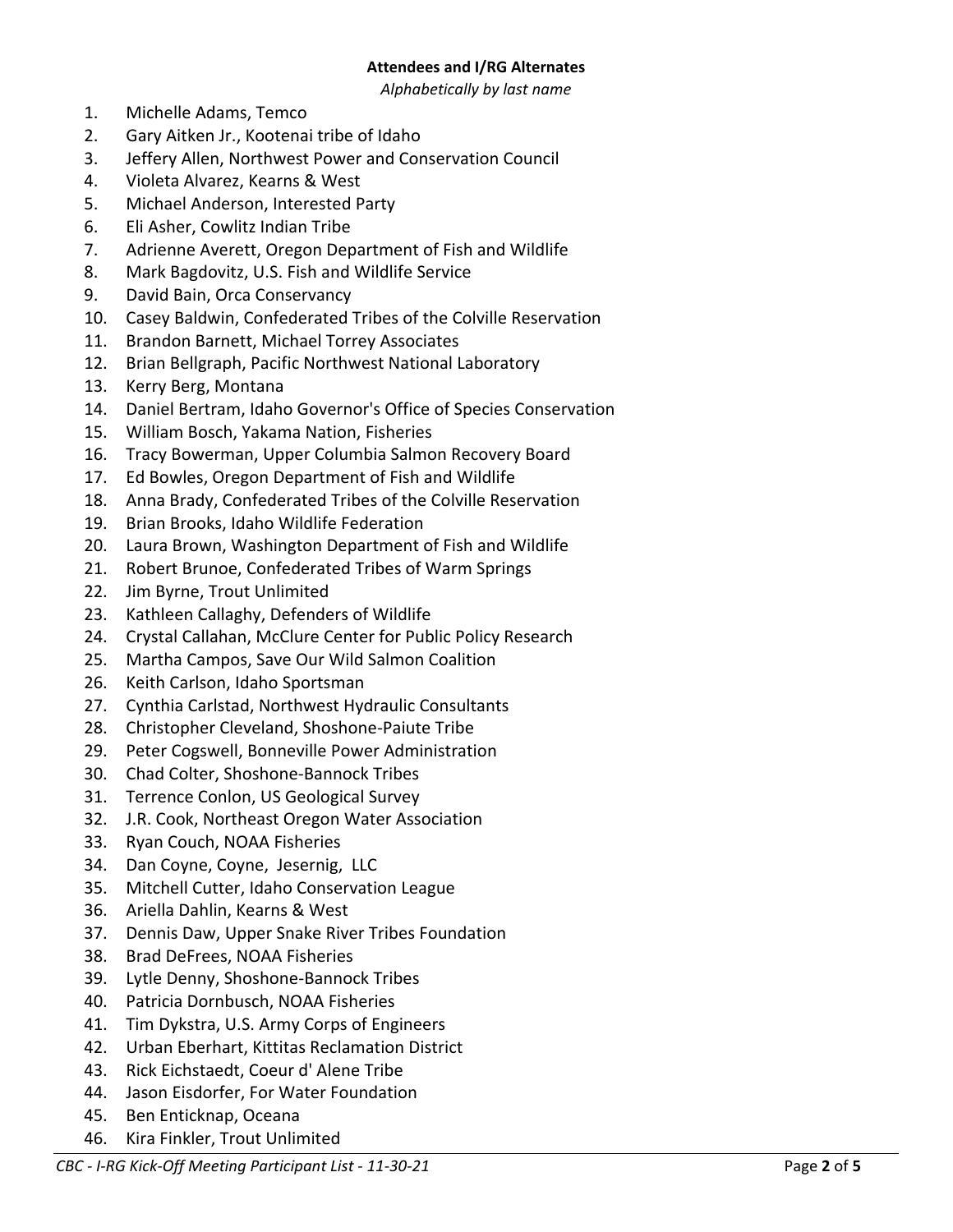- 47. Robby Fonner, NOAA Fisheries
- 48. Kim Fritz-Ogren, Oregon Water Resources Department
- 49. Michael Garrity, Washington Department of Fish and Wildlife
- 50. Conor Giorgi, Spokane Tribe of Indians
- 51. Christine Golightly, Columbia River Inter-Tribal Fish Commission
- 52. Peter Gordon, Bonneville Power Administration
- 53. Judy Gordon, U.S. Fish and Wildlife Service
- 54. Lorri Gray, Bureau of Reclamation
- 55. Calla Hagle, Burns Paiute Tribe
- 56. Brent Hall, Umatilla Indian Reservation
- 57. Matt Harris, Washington State Potato Commission
- 58. Will Hart, Idaho Consumer Owned Utilities Association (ICUA)
- 59. Mary Hasenoehrl, Port of Lewiston
- 60. Jim Heffernan, Columbia River Inter-Tribal Fish Commission
- 61. Laura Heironimus, Washington Department of Fish and Wildlife
- 62. Jay Hesse, Nez Perce Tribe
- 63. Angela Hessenius, Kearns & West
- 64. Jason Heuser, Eugene Water & Electric Board (EWEB)
- 65. Sarah Highfield, Port of Whitman County
- 66. Nancy Hirsh, NW Energy Coalition
- 67. Dan Holland, NOAA Fisheries
- 68. Stacy Horton, Northwest Power and Conservation Council
- 69. Ruth Howell, NOAA Fisheries
- 70. Joel Hubble, Kittitas Reclamation District consultant
- 71. Susan Ireland, Kootenai Tribe of Idaho
- 72. Tom Iverson, Yakama Nation
- 73. Jennifer Joly, Oregon Municipal Electric Utilities Assn (OMEU)
- 74. Tucker Jones, Oregon Department of Fish and Wildlife
- 75. Michael Jung, PNGC Power
- 76. Tom Kahler, Douglas County PUD
- 77. Michael Karnosh, Confederated Tribes of Grand Ronde
- 78. Cathy Kellon, Northwest Power & Conservation Council
- 79. Jessica Keys, U.S. Senator Jeff Merkley
- 80. Jerry Klemm, Port of Lewiston
- 81. Will Knedlik, Washington State Good Roads and Transportation Association
- 82. Ted Knight, Spokane Tribe of Indians
- 83. Lynne Krasnow, NOAA Fisheries
- 84. Lisa Lance, Department of Interior
- 85. Kessina Lee, Washington Department of Fish and Wildlife
- 86. Nancy Leonard, Pacific States Marine Fisheries Commission
- 87. Rober Lessard, Columbia River Inter-Tribal Fish Commission
- 88. Scott Levy, bluefish.org
- 89. Ryan Lothrop, Washington Department of Fish and Wildlife
- 90. Joe Lukas, Western MT G&T
- 91. Kyle Maki, Idaho Wildlife Federation
- 92. Steve Manlow, Lower Columbia Fish Recovery Board
- 93. Joe Maroney, Kalispel Tribe of Indians
- 94. Irene Martin, Salmon For All/commercial fishing alternate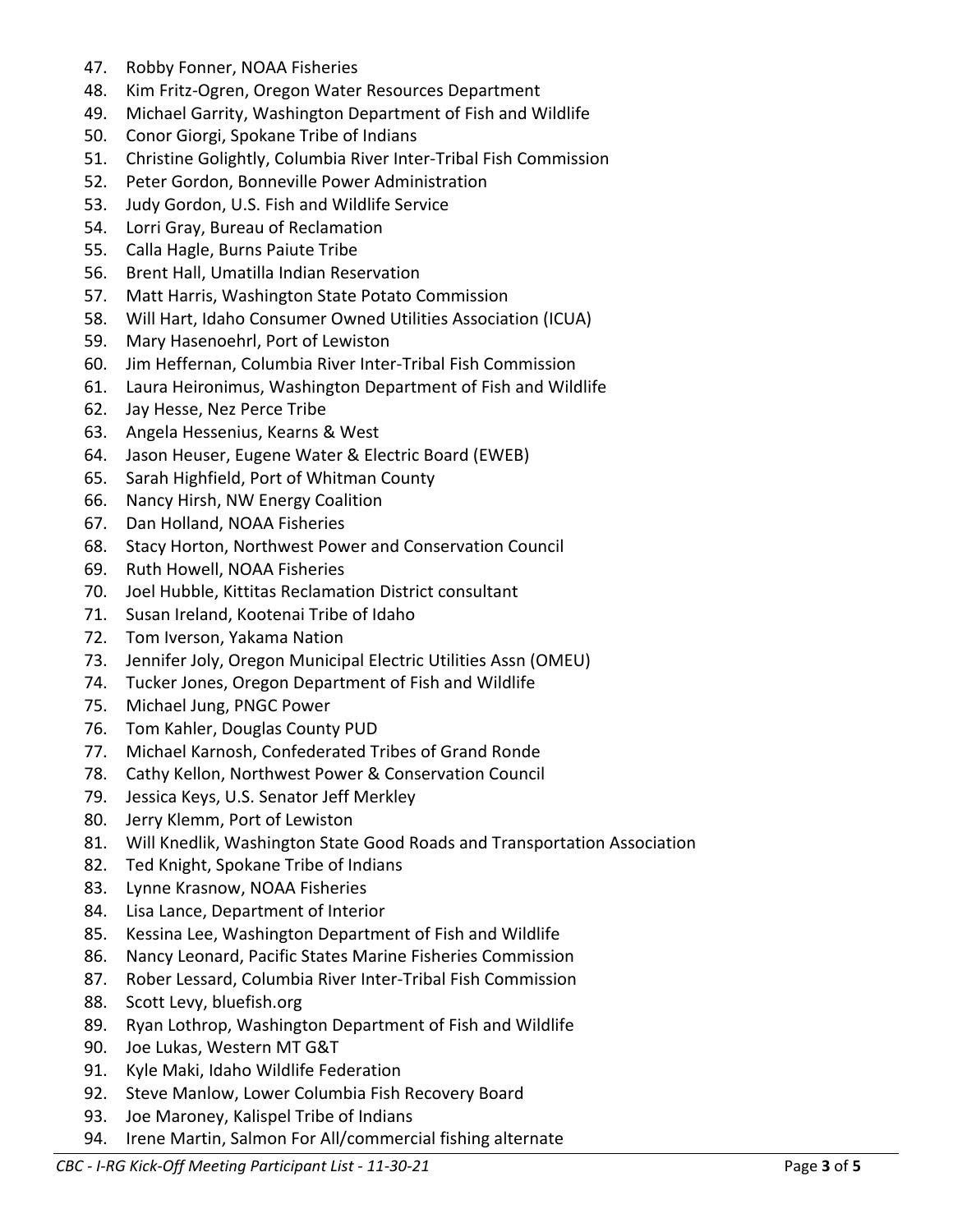- 95. Caj Matheson, Coeur d' Alene Tribe, Natural Resources
- 96. Ben Matibag, NOAA Fisheries
- 97. K.C. Mehaffey, NewsData, LLC
- 98. Dirk Mendive, U.S. Representative Russ Fulcher
- 99. Kurt Miller, Northwest RiverPartners
- 100. Michael Milstein, NOAA Fisheries
- 101. Rick Mogren, Hatfield School of Government / Portland State University
- 102. Nicholas Nelson, Idaho Rivers United
- 103. Debra Nudelman, Kearns & West
- 104. Joseph Oatman, Nez Perce Tribe Fisheries Department
- 105. Mike O'Bryant, Columbia Basin Bulletin
- 106. John Ogan, Confederated Tribes of the Warm Spring
- 107. Patty O'Toole, Northwest Power and Conservation Council
- 108. Zach Penney, Columbia River Inter-Tribal Fish Commission
- 109. Justin Petty, The Nature Conservancy
- 110. Stephen Pfeiffer, Idaho Rivers United
- 111. Nancy Pionk, DS Consulting
- 112. Eric Quaempts, Umatilla Indian Reservation
- 113. Craig Quarterman, U.S. Representative Mike Simpson
- 114. Jens Rasmussen, AgReserves, Inc.
- 115. Dan Rawding, Washington Department of Fish and Wildlife
- 116. Krestine Reed, Broads for Wilderness
- 117. Jennifer Riddle, Tidewater
- 118. Jerry Rigby, Rigby, Andrus & Rigby Law, PLLC (Idaho rep.)
- 119. Laura Robinson, Upper Columbia United Tribes
- 120. Denny Rohr, D Rohr & Associates, Inc
- 121. Eric Rothwell, Bureau of Reclamation
- 122. Rudy Salakory, Cowlitz Indian Tribe
- 123. David Sale, ECO Resource Group
- 124. Corinne Sams, Umatilla Indian Reservation
- 125. Adam Schultz, Oregon Department of Energy
- 126. Shane Scott, S. Scott & Associates LLC
- 127. Kelli Scott, U.S. Representative Kim Schrier
- 128. Kevin Scribner, Salmon-Safe
- 129. Norman Semanko, Parsons Behle & Latimer
- 130. John Shurts, Northwest Power and Conservation Council
- 131. Greg Sieglitz, NOAA Fisheries
- 132. Mitch Silvers, U.S. Senator Mike Crapo, Idaho
- 133. Caroline Snell, Michael Torrey Associates
- 134. Mary Lou Soscia, US Environmental Protection Agency
- 135. Glen Spain, Pacific Coast Federation of Fishermen's Associations (PCFFA)
- 136. Daniel Stone, Shoshone-Bannock Tribes
- 137. Emily Stranz, DS Consulting
- 138. Marc Sullivan, Save Our Wild Salmon Coalition
- 139. Colin Swanson, Jaime Herrera Beutler
- 140. Tom Tebb, Department of Ecology
- 141. Michael Tehan, NOAA Fisheries
- 142. Arnold Thomas, Shoshone-Paiute Tribe